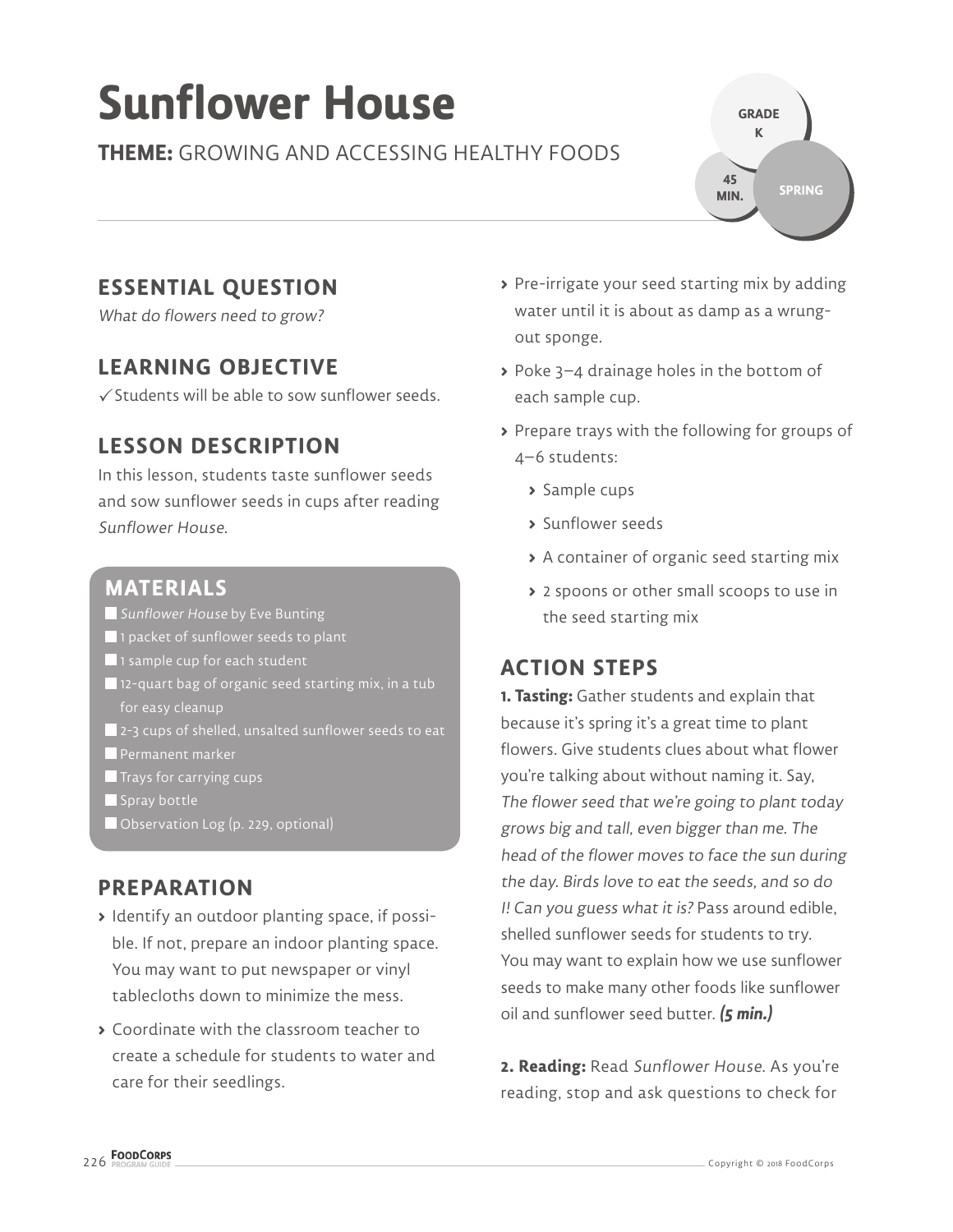understanding. For example, say, It says I wonder what the word "sow" means. Can we guess based on the picture? Have students turn to a partner to think-pair-share. After reading, invite students to act out certain events from the book with their bodies, such as planting seeds. **(10 min.)**

**3. Model:** Explain to students that just like the child in the story, they're going to sow sunflower seeds today. Show them how to plant their seeds. Fill your sample cup with seed starting mix, and tell students that you'll make a hole as deep as your first knuckle. Have students point to their first knuckle as you point to yours. Place two seeds in the hole, and ask students, Now what should I do? Remind me, what do seeds need to grow? Cover your seeds, and spritz your soil with as many sprays needed to saturate the soil, and tell students that they should only spray their soil that amount of times. **(5 min.)**

**4. Sowing Seeds:** Give groups of 4–6 students a tray with the materials, and remind them to share, taking and planting just two seeds. While they're working, walk around the room, and write each student's name on their cup. Have students clean up their spots. **(15 min.)**

**5. Sharing:** Gather in a circle, and ask students to share where they plan to plant their sunflower seedling or to whom they plan to give the plant. **(5 min.)**

**(After Class):** Determine how you will care for the sunflower seeds as they germinate and grow. You might ask the classroom teacher ahead of time if they can grow in a windowsill in the classroom, with the students rotating the job of

watering them every day with a spray bottle to keep the soil moist (but not soggy). Or you might put them all in a tray and grow them in another location such as a school greenhouse, if you have one, and then bring them back to students when they're ready to transplant. Because you planted two seeds in each cup, many will grow two plants. In those cups, once plants are about four inches tall, cut off the smaller of the two to let the other one grow.

#### **REFLECTION**

Have students discuss the following questions in small groups, then share with the class: **(5 min.)**

- How will we take care of our sunflower seeds over the next couple of weeks?
- When do you think we'll see them sprout?

#### **ADAPTATIONS**

**Follow-up:** Have each student set up a log where they'll record observations with pictures of the progress of the plants' growth.

**Garden Setting:** Talk to your school grounds/ maintenance staff to determine if there is a location where you could establish a sunflower house. Mark off the area and prepare the soil, then bring students out to transplant their sunflower seedlings. Grow them over the summer, and harvest and enjoy the seeds together in the fall!

# **ACADEMIC CONNECTIONS**

English Language Arts Common Core State **Standards** 

#### **CCSS.ELA-LITERACY.RL.K.1**

With prompting and support, ask and answer questions about key details in a text.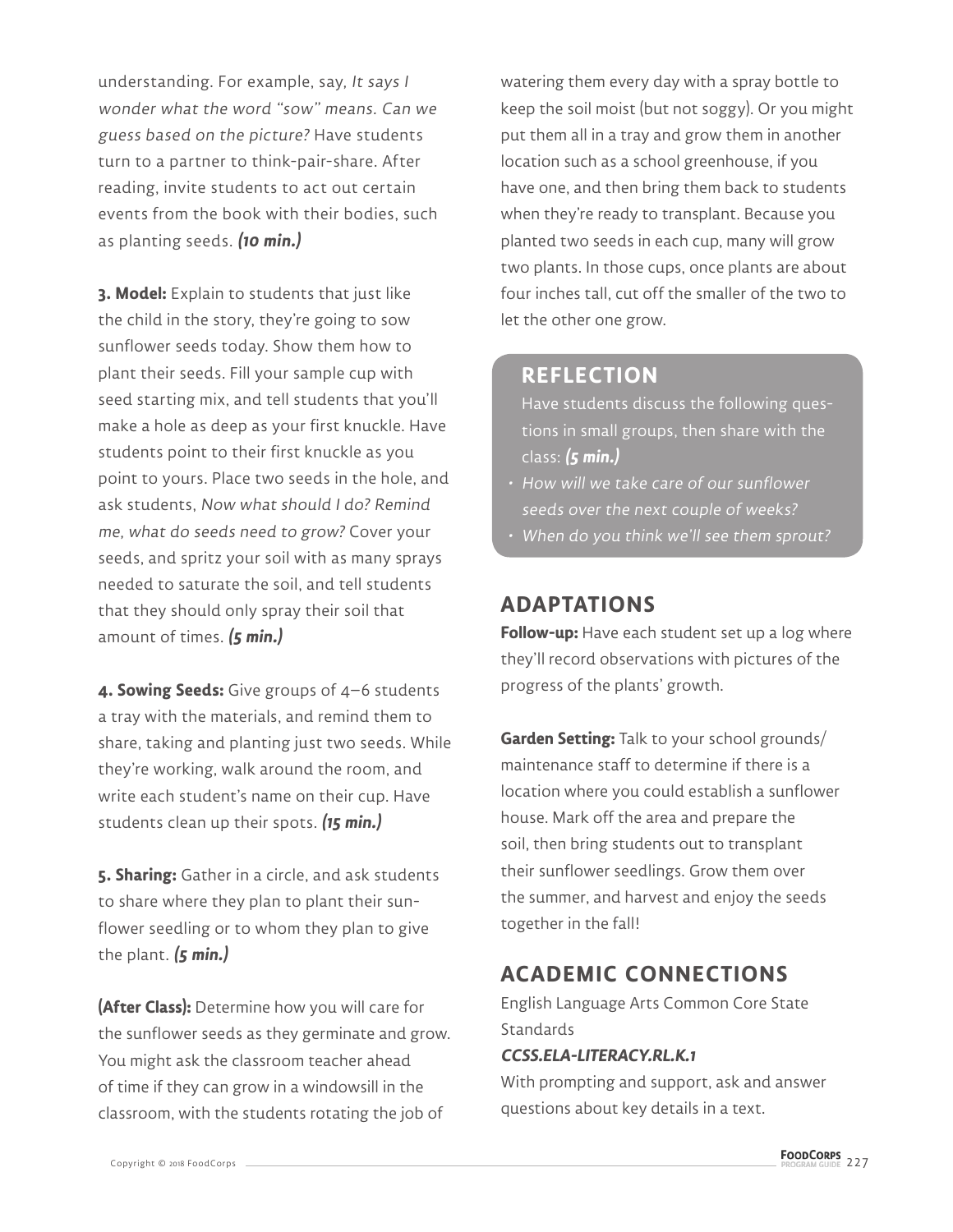Next Generation Science Standards, Life Science Disciplinary Core Idea

#### **NGSS K.LS1.C.**

Organization for Matter and Energy Flow in Organisms – All animals need food in order to live and grow. They obtain their food from plants or from other animals. Plants need water and light to live and grow.